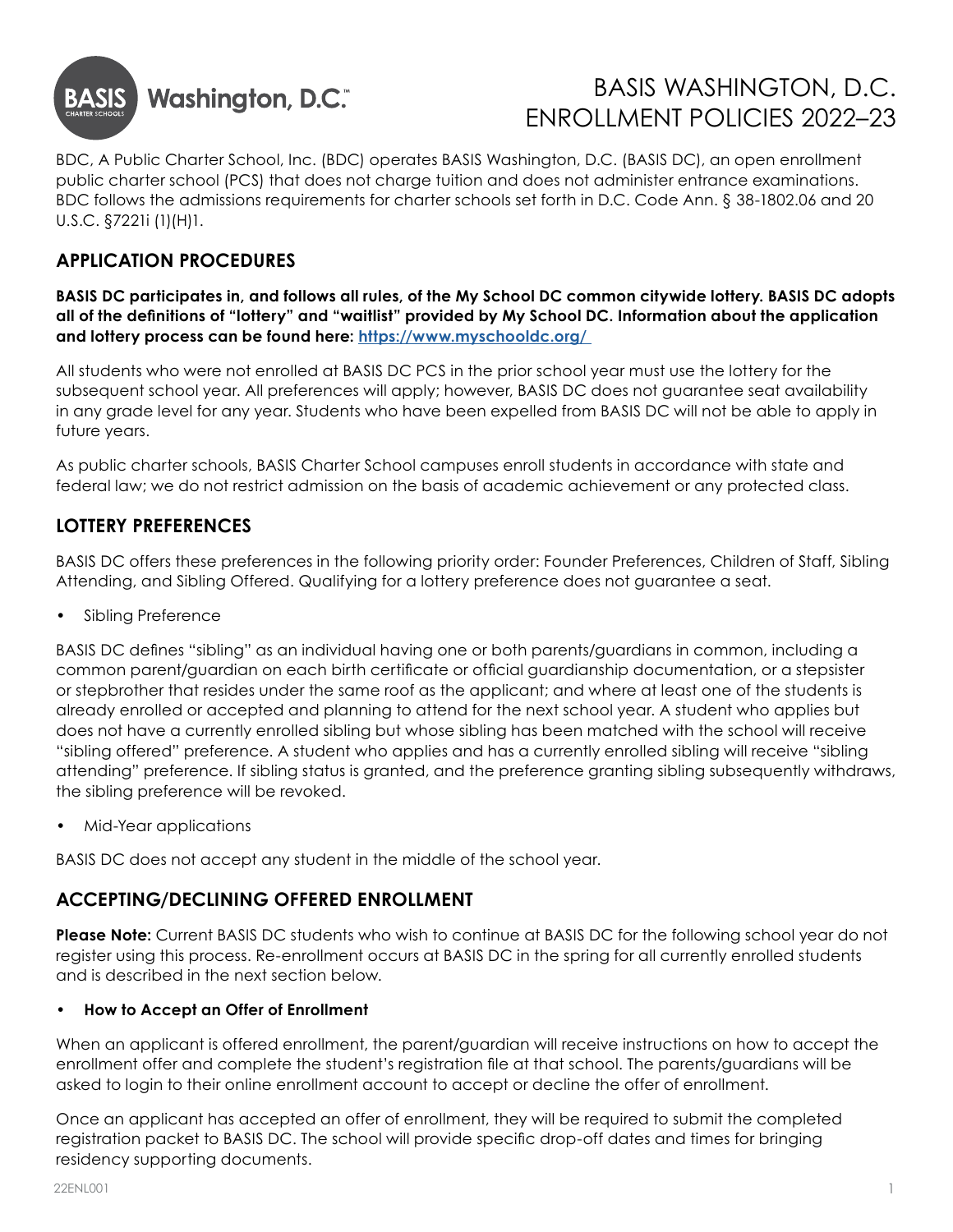If the student matched during the lottery phase and the parent would like to accept a seat, they will have a 30-day timeline to complete all registration requirements. If the parent receives an offer off the waitlist, they will have 7 days to complete all registration requirements.

No seats that have been declined will be reverted to accepted status except in cases of school error documented in writing from the Registrar to the Director of Academic Programs and Head of School.

#### **• In-Person Registration Packet**

The online registration packet consists of the Student Registration Form, Emergency Contact and Medical Information Form, My School DC Seat Acceptance Acknowledgment, and Media Release Form.

This online registration packet must be completed prior to in-person registration. In-person registration requirements change from year to year, and will be provided from OSSE in the form of the OER Handbook. Forms that must be submitted as part of the in-person registration process will include the DC Residency Verification Form (DCRV), all required supporting documents, the DC Universal Health Certificate Form, and the DC Universal Dental Certificate form. Parents/guardians may also be asked to provide custody information (e.g. court decision regarding sole custody), Medical Alert (e.g. physician's instructions for severe health conditions), and Legal Alert (e.g. custody or protection order documentation) if applicable. All forms must be filled out in full, signed, and submitted to the school in order for the student to be registered. Parents/ guardians of students who are new to the public system in DC will also be required to complete the Home Language Survey.

#### **• Registration Completion Date**

The date of pre-registration is when the completed registration packet is correctly submitted by the parent/ guardian. The Registration Completion Date must be within 30 days of the original seat offer for a student matched in the lottery, or seven (7) days from the original seat offer for a student subsequently drawn off the waitlist. Failure to respond within the timeline outlined above will result in the seat being declined by the school. A parent who accepts the seat and completes the online portion, and then requests an extension, in writing, to the Director of Academic Programs or Head of School and the Registrar, may be granted an extension for completing the in-person registration. The extension request must come five (5) business days before the student's registration deadline.

### **RE-ENROLLMENT FOR RETURNING FAMILIES**

Each year parents must re-enroll their students to retain their seats at BASIS DC PCS. There are two steps needed to successfully complete re-enrollment: completion of the online re-enrollment, and completion of the in-person re-enrollment. Both steps must be completed prior to the deadlines set by the school. Specific deadlines and systems may shift from year to year and will be announced each school year.

This online registration packet must be completed prior to in-person registration. The online registration packet consists of the Student Registration Form, Emergency Contact and Medical Information Form, and Media Release Form.

In-person registration requirements change from year to year, and will be provided from OSSE in the form of the OER Handbook. Forms that must be submitted as part of the in-person registration process will include the DCRV, all required supporting documents, the DC Universal Health Certificate Form, and the DC Universal Dental Certificate form. Parents/guardians may also be asked to provide custody information (e.g. court decision regarding sole custody), Medical Alert (e.g. physician's instructions for severe health conditions), and Legal Alert (e.g. custody or protection order documentation) if applicable. All forms must be filled out in full, signed, and submitted to the school in order for the student to be registered.

In-person registration will be held on a walk-in basis on days and times specified by the Registrar; or electronically where possible. In addition, the school will host one weekend day registration session aligned with the city-wide registration day. To receive an extension, a parent/guardian must request one in writing to